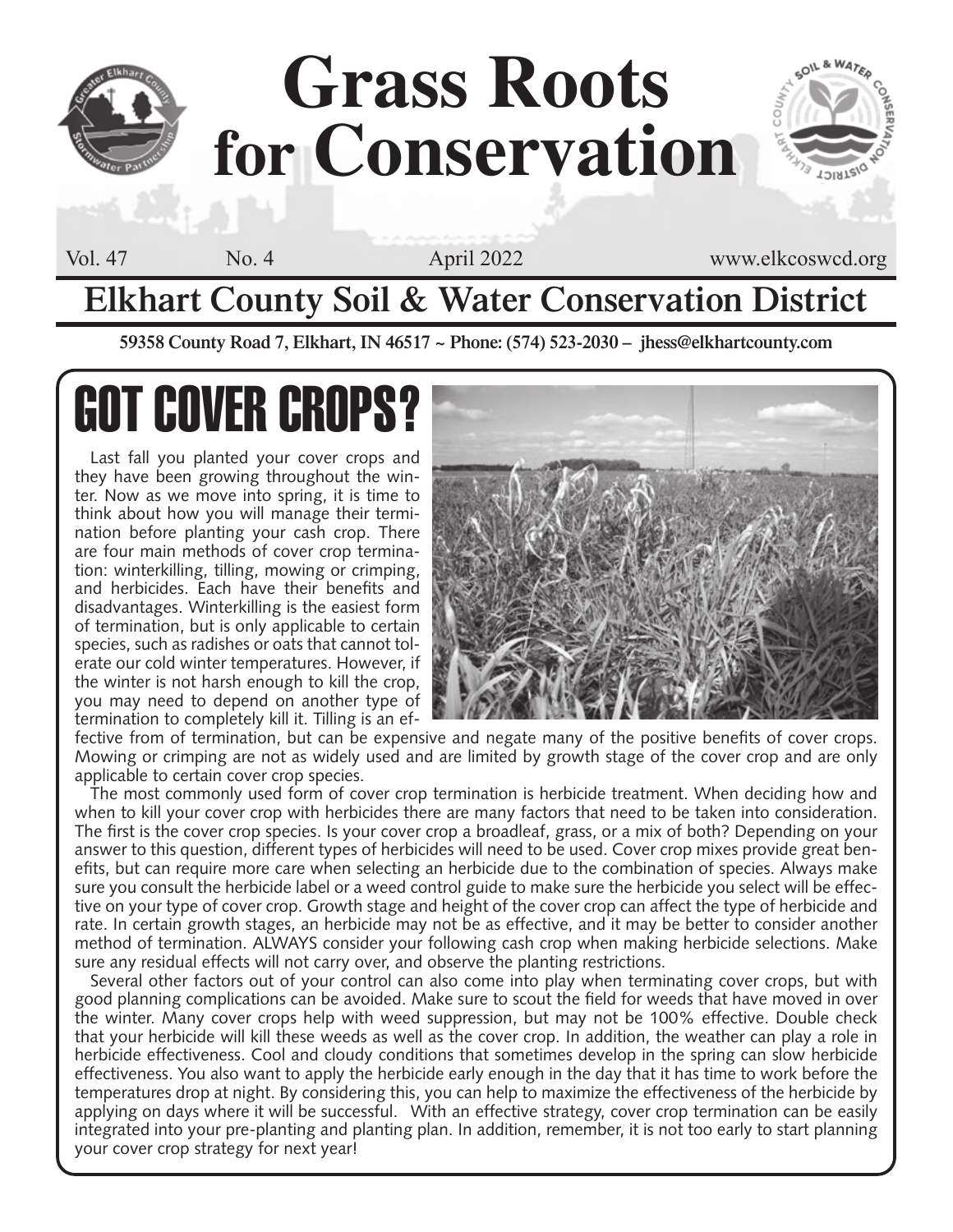

Welcome back to another edition of Blogging BMP's, It has been a few months since we last got together and I wanted to update everyone on the status of the ongoing permit transition. This information will apply to any landowner or developer that has an open Rule 5 permit for disturbing 1 or more acres of land during the construction process. In the January edition of Blogging BMP's I discussed these changes and the need for project owners to file a continuation of coverage on the regulatory e-portal that the Indiana Department of Environmental Management, or IDEM, uses to track its permit information. This process was given a window of three months to complete and the deadline is quickly approaching. As of May 12th 2022, all projects that wish to remain active will need to have made the transition into the e-portal, essentially letting IDEM know that you will abide by the changes that have been made to the permit. When the process started, the owner of the project should have received an email guiding them to the regulatory e-portal to make those changes. If you did not get contacted to make this change or for additional information on this and other permit related items please visit https://www.in.gov/idem/stormwater/construction-land-disturbancepermitting/ or hold your smart phone camera over the QR code below.

So, what are the changes that took effect with the implementation of the new permit? There are several, but the main changes are as follows

**Waste** that is "not appropriately managed" will require a covered waste receptacle.

- 2. Clear signage is needed for washout facilities
- 3. More activities/materials are called out for management including:
	- Fuel, hydraulic fluid, oil, and other petroleum products
	- Application and storage of fertilizers, pesticides, and herbicides
	- Chemical hazards like preservatives, additives, curing compounds, acids, solvents, and paints
	- Washing of applicators and containers used for paint, grout, mortar, and other materials

**Self monitoring** inspection reports are still required at least once per business week and for 1/2 inch rain events. Requirements are being modified in the following two ways: Rather than after a rain event, inspection reports can be completed in the 24 hours prior to an anticipated 1/2 inch rain event as a method of preparing the site. Areas of a project that are fully stabilized (70% dense coverage) only need inspected once per month. This means projects that have reached final stabilization but cannot close their permit due to other outstanding issues only need to inspect once per month.

Site stabilization must be initiated by the 7th day an area is left idle and completed within 14 days after it has been initiated.

- Initiated = seeding of the exposed area and application of mulch or other temporary surface stabilization method
- Completed = area is temporarily stabilized so that there is little to no risk of erosion

Compacted areas prepared for an impervious surface final land use are excluded from these requirements provided run-off does not cause erosion and sediment control issues.

A **project management** log should be kept on-site and/or with the SWPPP that includes:

- 1. Documentation of any site discharges 4. Record of off-site borrow, disposal, and staging areas
	- 5. Inspection information
- 2. Corrective action details and timelines

3. Compliance response

6. SWPPP modifications

\*Note that Peritrack inspection reports cover most of the above elements.

The timelines for **COITECTIVE actions** unless otherwise directed by local or state inspectors are as follows:

A repair or temporary solution must be completed within 48 hours of identification (i.e. silt-fence repair or installing a temporary measure to address an immediate discharge issue)

Full BMP replacement or installation of a new BMP must completed within 7 days of need identification

If you have any questions about these changes or are considering a construction project that is more than one acre, please contact Todd Clark, Conservationist at the SWCD. My email is tclark@elkhartcounty.com or call or office at 574-523-2030. You may also visit our website www.elkcoswcd.org.

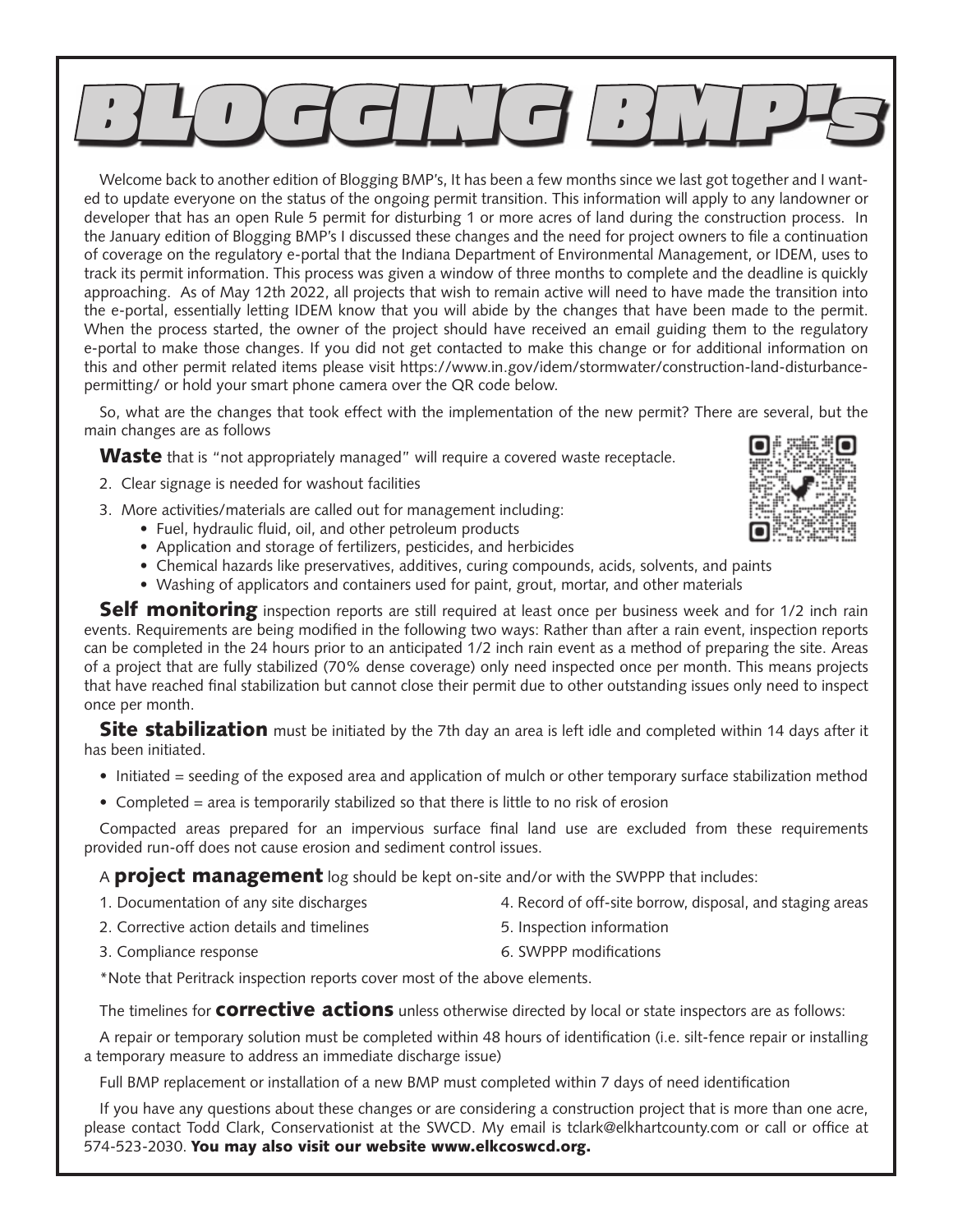

I know what you are thinking, do we really need more information on best management practices after the update that you just gave us on the CGSP? I have an answer for that and it has to do with the blog being silent since January in an effort to promote our Capture the Credits event with Farm Babe and Max Armstrong (which was awesome, by the way). Now I am going to make up a little for lost time and give you some information that effects not only the construction world, but also the agricultural side of things.

If you have been following along with me from the beginning you may remember a page that I did way back in October of 2020 discussing the on-site soil stockpiles and ways of managing them or relocating them. After many months of monitoring these stockpiles and speaking with contractors and landowners about the value of good soil and the need for it all over the county, I have come to the realization that many people are not aware of the requirements that the EPA, IDEM, and Elkhart County have when it comes to where these may go, how they are monitored, and who needs to be notified when soil is moved around. These issues arise with two different circumstances, off-site disposal and off site borrow areas that are not permitted gravel pits.



The main question we get is why do we (EPA, IDEM, IDNR, Army Corp of Engineers, and Elkhart County) care about this. The answer is fairly simple.

- 1. When we take soil off a site, it is usually more than just a few scoops. It can be millions of yards of soil going up and down the roads in large trucks that create a significant change in traffic patterns. Imagine living on a nice quite county road and one day there are 100 dump trucks passing your house. You may want to know what is going on. If the SWCD knows what is going on we will have an answer for the general public.
- 2. Most farmers and landowners who take advantage of free soil delivered to their property are not creating hills for the kids to sled on in the winter, rather, they are filling in low spots and wet holes. The problem with this is, wet holes and low spots are possibly wetlands or floodway/floodplains. If these are filled in they will change the course of water and potentially create issues downstream or elsewhere in a farm field.
- 3. If these piles are not stabilized after they are moved, they have potential to create sediment pollution in our ditches and streams if erosion occurs and the stockpile is in a bad location.

These are not the only issues that may arise with all of the hauling of dirt, but they give you the idea.

So what are the requirements and who do you notify?

- 1. If you are a contractor and are planning on creating a borrow or disposal site that is associated with an existing project that has a Storm Water Pollution Prevention Plan (SWPPP) in place, simply notify the SWCD and make the ammendment to the SWPPP. This is usually a map with the location and the route from site to disposal. We will also need a plan for stabilization for the spoils site to prevent sediment pollution.
- 2. If you are a land owner and have been approached to receive soil or have soil removed from your property, ask the contractor if they are affiliated with a larger project and/or if they are willing to go through the permitting process to ensure the proposed location is an acceptable place to dispose of or extract soil.
- 3. If your borrow/disposal area is larger than 1 acre you will need to create a separate SWPPP that covers that site alone. This process does not happen overnight so it is best to plan well in advance if there is a possibility that you will need to incorporate off-site areas to suppliment your project.

As always, I am here to answer any questions on this topic or anything else stormwater related. For more information on these requirements visit https://www.in.gov/idem/stormwater/construction-land-disturbance-permitting/ applicability-of-327-iac-15-5/ or call me at 574-523-2032 or send me an email to tclark@elkhartcounty.com and I will help you through the process. It is better to ask the questions before than to deal with the consequences when you don't follow the guidelines.